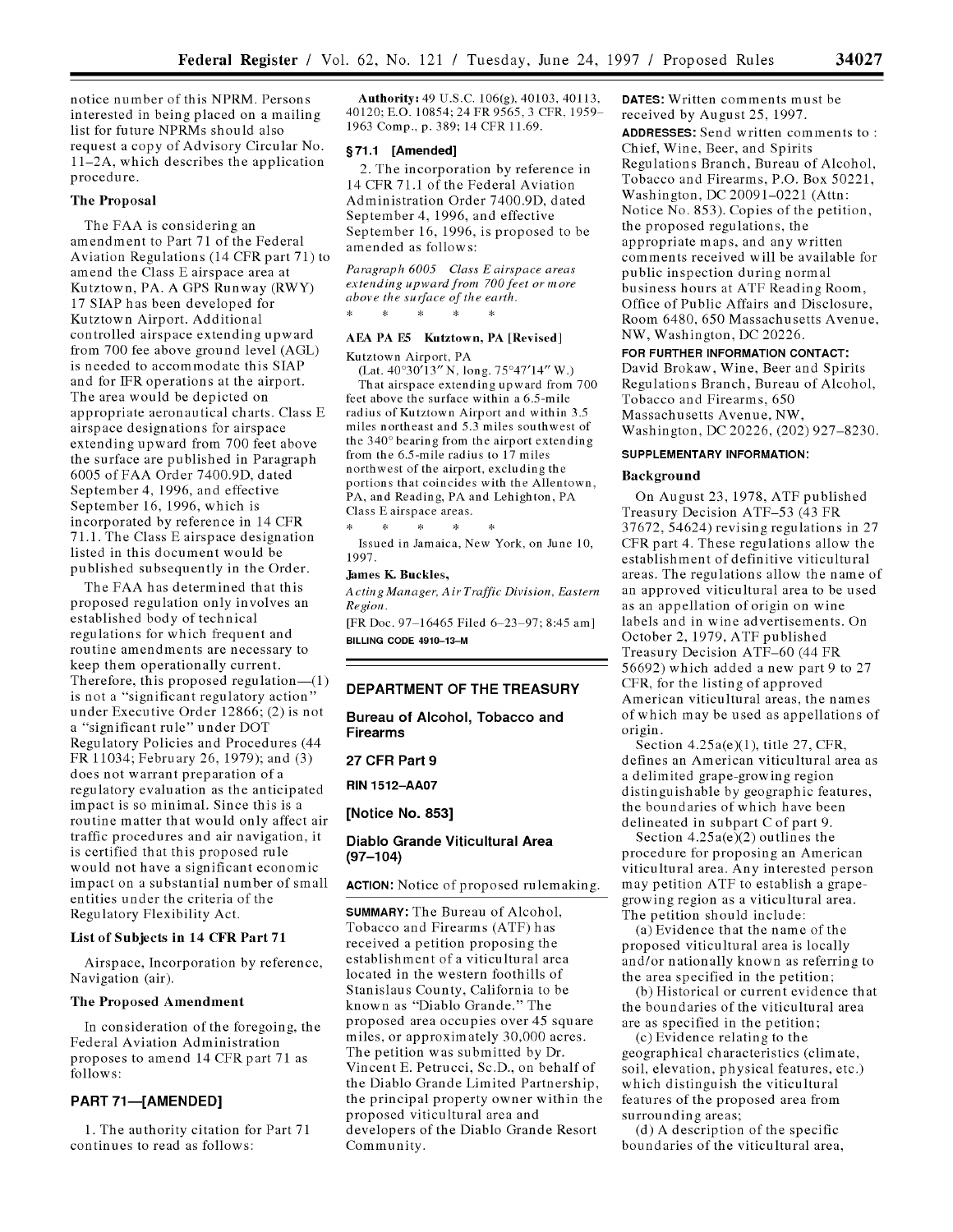based on features which can be found on United States Geological Survey (U.S.G.S.) maps of the largest applicable scale; and

(e) A copy (or copies) of the appropriate U.S.G.S. map(s) with the boundaries prominently marked.

# **Petition**

The Bureau of Alcohol, Tobacco and Firearms (ATF) has received a petition proposing the establishment of a viticultural area located in the western foothills of Stanislaus County, California to be known as "Diablo Grande." The petition was submitted by Dr. Vincent E. Petrucci, Sc.D., on behalf of the Diablo Grande Limited Partnership, the principal property owner within the proposed viticultural area and developers of the Diablo Grande Resort Community. The proposed area occupies over 45 square miles, or approximately 30,000 acres. According to the petitioner, currently there are 35 acres of grapes planted with an additional 17 acres planned for 1997. The petitioner claims that the proposed area can accommodate an additional 2700 acres of future grape plantings.

### **Evidence That the Name of the Area is Locally or Nationally Known**

According to the petitioner, the name, "Diablo Grande," has been given to this proposed viticultural area because of its proximity to Mount Diablo, the highest mountain peak of the Pacific Coast mountain range. The petitioner claims that the name, "Diablo Grande," has become well-known to the residents of California, and perhaps the nation, because of a multitude of newspaper articles regarding development of the destination resort and residential community in the proposed viticultural area. The resort community has been in existence since the early 1990s. To support the name, the petitioner provided copies of 21 newspaper articles. With the exception of the Golf Course Report, Alexandria, Virginia, all of the articles are from local California newspapers. These articles discuss the development of the resort and the difficulties encountered by the developers in obtaining approval for, and completion of, construction.

There is, however, some evidence that the area occupied by the resort was historically known as the "Oak Flats Valley." Many of the articles submitted by the petitioner refer to the area as the "Oak Flats Valley Ranch" or the "Oak Flats Valley." No evidence was provided that the area was tied to Mount Diablo prior to the development of the resort. It should be noted that Mount Diablo is several counties north

of Stanislaus County, the location of the proposed area. Therefore, despite the fact the petitioner submitted some evidence justifying the use of the name "Diablo Grande" for the proposed area, ATF is soliciting comments on the propriety of using this name.

## **Historical or Current Evidence That the Boundaries of the Viticultural Area Are as Specified in the Petition**

As evidence that the boundaries of the proposed viticultural area are as specified in the petition, the petitioner submitted a map titled, "Stanislaus County Vicinity Map" drawn by Thompson-Hysell Engineers. The petitioner also submitted a newspaper article from The Modesto Bee dated June 28, 1993, showing the boundary area (map) in respect to Interstate Highway 5, the city of Patterson, the City of Newman, and the Santa Clara County line. The border for "Diablo Grande" illustrated on the "Stanislaus County Vicinity Map" and the maps in the newspaper article are non specific, giving the general location within Stanislaus County, California. The Modesto Bee article describes the site as being located about five miles west of Interstate 5 and seven miles southwest of Patterson consisting of gently sloping hills to steep ridges in the Diablo Range, an eastern arm of the Coast Ranges. The article further describes the site as encompassing portions of three major watersheds-Orestimba, Crow, and Salado Creeks.

# **Evidence Relating to the Geographical Features (Climate, Soil, Elevation, Physical Features, etc.) Which Distinguish Viticultural Features of the Proposed Area From Surrounding Areas**

#### Clim ate

According to the petitioner, in December, 1990, an automata weather station was installed at the "Diablo Grande" test vineyard site by Dr. Charles F. Krauter, professor of soils and water in the Department of Plant Science, California State University, Fresno, California. The recorded data from the weather station includes temperature (maximum, minimum, average, and degree days), rainfall, humidity, solar radiation, wind (speed and direction), and evapotranspiration rate.

The petitioner states that while the above parameters of climate are very important, wine grape regions have been classified according to heat summation units called degree days. The petitioner provided a table of heat summation in degree days illustrating the contrast in

temperature between the proposed viticultural area and areas immediately outside the proposed area. The data was taken from four separate weather stations located in Newman (10 miles east), Westley (10 miles north), Tracy (25 miles north) and Modesto (30 miles northeast). The petitioner chose these areas because they were the closest areas with climate records. According to the table, "Diablo Grande" is 384 degree days warmer than Modesto, 191 degree days cooler than Newman, 243 degree days cooler than Tracy, and 1022 degree days cooler than Westley. Based on this data the petitioner claims that the grapes from the proposed viticultural area would mature slightly earlier than those grown in Modesto and would mature slightly later than grapes grown in Newman, Westley, or Tracy.

The petitioner has submitted a four year record of rainfall spanning from 1992 to 1995 for the proposed viticultural area. The petitioner provided a table illustrating the contrast in monthly and annual rainfall in inches between the proposed area and areas immediately outside of the proposed area. The rainfall data shows that the proposed area has an annual rainfall 13.8% to 22.6% higher than the other four areas (Newman, Westley, Modesto, and Tracy). The petitioner claims that the higher rainfall in the proposed viticultural area is due to its higher elevation (800 to 2600 feet) as compared to the other four areas which range in elevation from 40 to 300 feet. According to the petitioner, rainfall generally occurs during the winter in all five areas, with little or no rainfall during the summer months.

According to the petitioner, due to its elevation and the protective mountains, the proposed area lies above the fog belt in contrast with areas immediately outside of the proposed area. In the Newman, Patterson, and Westley areas, fog is a common occurrence throughout the rainy season in all but the foothill regions. The petitioner claims that the absence of fog in the proposed area is a unique feature which promotes a much higher quantity of solar radiation resulting in the rate of photosynthesis being maximized providing for better vine growth and a greater leaf canopy surface.

According to the petitioner, the predominant wind directions are from northeast to northwest in the proposed viticultural area due to the orientation of the many mini-valleys encompassing the area and the wind deflection caused by the hills surrounding these minivalleys. The petitioner claims that this is a unique feature of the proposed viticultural area's micro-climate as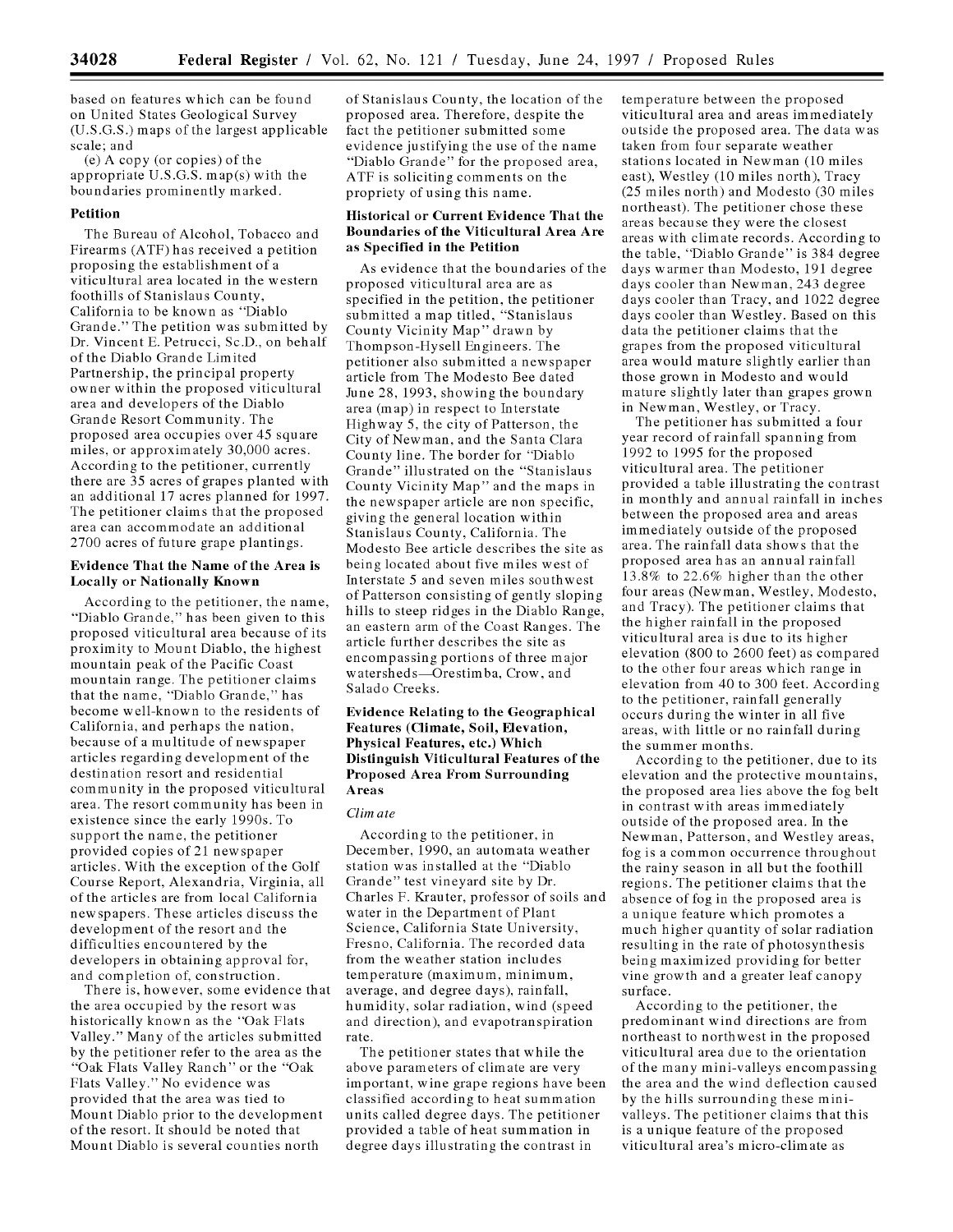contrasted with the Newman/Westley areas where the reverse is true with the predominant winds coming from the northwest, typical of the flat lands outside of the proposed viticultural area's perimeter.

#### *Soils*

According to the petitioner, the soil characteristics of the proposed viticultural area are not only different and distinct from those of the lower foothills and Central Valley to the east and north, but they are also different from other areas of the Diablo Range to the south and west of the proposed viticultural area.

The petitioner provided a general description of the soils in the form of a report entitled, "Diablo Grande Specific Plan Draft Environmental Impact Report" prepared by LSA Associates, Inc., Pt. Richmond, California for the Stanislaus County Department of Planning and Community Development. The petitioner also submitted a report from the Soil Conservation Service which recently mapped soils within the proposed viticultural area and identified 16 major soil types.

Finally, the petitioner states that extensive soil sampling and detailed analysis (both physical and chemical) have been conducted at two different locations within the proposed viticultural area. According to the petitioner, in December of 1989, thirteen samples were taken at various sites in the vicinity of the Oak Flat Ranch. In May of 1996, fourteen samples from Isom Ranch were collected and analyzed. A copy of these analysis was included with the petition.

The petitioner claims that these reports show that a majority of the soils found in the proposed viticultural area are composed of the following series listed in approximate order of occurrence: Arburua loam, Wisflat sandy loam, Contra Costa clay loam, and San Timoteo sandy loam, with lesser amounts of Zacharias clay loam and gravelly clay loam. According to the petitioner, most of the soils are complexes made up of two or more of these series as well as occasional rock outcrops of exposed sandstone and shale. The petitioner claims that in these complexes, the soil series are so intimately intermixed that it is not practical to separate them geographically.

The petitioner asserts that the reports show that the soils within the proposed viticultural area typically have slopes ranging from 30% to 75% and elevations from 400 to 2700 feet. An exception is the relatively minor Zacharias series which has slopes of 2% to 5% and elevations of 200 to 400 feet. The soils in the proposed viticultural area are derived from sandstone and vary from shallow to very deep with most of the complexes showing moderate depth. The soils are welldrained to somewhat excessivelydrained. Permeability varies from slow to moderately rapid, surface run-off rates are rapid and, according to the petitioner, the potential for water erosion can be severe. The petitioner provided a table giving a complete description of the characteristics for each soil type.

In contrast to the soils of the proposed viticultural area, the petitioner claims that the soils of the surrounding areas are largely composed of different soil series with different characteristics, including elevations and slopes. The petitioner provided an exhibit defining the various soil series and soil types, and an exhibit with aerial photographic maps showing soil type location by map numbers.

While most of the soil series which are found within the proposed viticultural area can also be found in the nearby surrounding areas, the petitioner claims that these series represent very small portions of the total in those surrounding areas. Additionally, the petitioner states that many of the soil series which make up the major soil types of the surrounding areas are not found at all within the proposed area. The petitioner states that these soil types include Capay clay, Vernalis clay loam, Stomar clay loam, Chaqua clay loam, Calla clay loam, Carbona clay, Alo clay, Vaquero clay, **El** Salado loam and fine sandy loam. According to the petitioner, these series are found to the east and north of the proposed viticultural area. The petitioner states that most of these series have slopes of 0% to 2% and elevations of 25 to 400 feet with four of these series having slopes up to 8%, 15%, 30%, and 50% respectively and elevations from 300 to 1600 feet.

The petitioner states that there is another major difference between the proposed viticultural area soils and most of those to the east and north. The "Diablo Grande" soils are residual soils formed from sedimentary deposits of sandstone and calcareous sandstone while most of the surrounding soils are from alluvial deposits of mixed rock parent material having lower slopes and elevations.

According to the petitioner, the area surrounding the proposed viticultural area to the west and south includes the Orestimba Creek Canyon beyond which lies a more rugged portion of the Diablo Range. Much of the land directly west

of the proposed area is part of the Henry W. Coe State Park and although this area includes some of the same soil series as the proposed area, there are also many new series including Gonzaga clay, Honker clay, Franciscan clay loam, Vellecitos clay, Gaviota gravelly loam, Henneke clay, Hentine loam, and Hytop clay. The petitioner states that these soils generally have slopes of 30% to 75% and elevations of 700 to 3300 feet.

According to the petitioner, the results of these soil analyses and the characteristics of the soil types found in the proposed viticultural area, in combination with the climate and topography and the use of drip irrigation, not only make the proposed viticultural area suitable for the production of wine grapes but also make it a unique and singular viticultural area which is completely distinctive from the surrounding area.

## *Topography*

According to the petitioner, the geography of the proposed viticultural area sets it apart from the surrounding areas in several respects. Three main water courses traverse the area: Salado Creek, Crow Creek, and Orestimba Creek. Salado and Crow Creek traverse the area from the vicinity of Mikes Peak along the western boundary of the proposed area, northeast and east respectively, toward Interstate 5. Orestimba Creek traverses the southwestern and southern boundary line as it flows eastward.

The petitioner claims that current vineyard plantings are at elevations ranging from 1000 feet msl near the vineyard located in the vicinity of the Oak Flat Ranch to 1800 feet msl at the Isom Ranch. The petitioner states that these vineyard site elevations are the highest elevations where grapes are grown in Stanislaus County. The petitioner contrasts this with other Stanislaus County vineyards outside the proposed area where grapes are grown at elevations ranging from 70 to 90 feet at Modesto to 300 to 340 feet at the base of the foothills near Patterson where a newly planted vineyard (1996) of 90 acres exists approximately 4.2 miles east of the proposed viticultural area boundary. The petitioner distinguishes this vineyard site from the proposed viticultural area by noting that the Patterson site is 340 feet lower and has a soil type which is all Vernalis-Zacharias complex with 0% to 2% slopes. The petitioner claims that these conditions do not exist in the proposed viticultural area.

The petitioner also notes that the topographic features of the proposed viticultural area include many "mini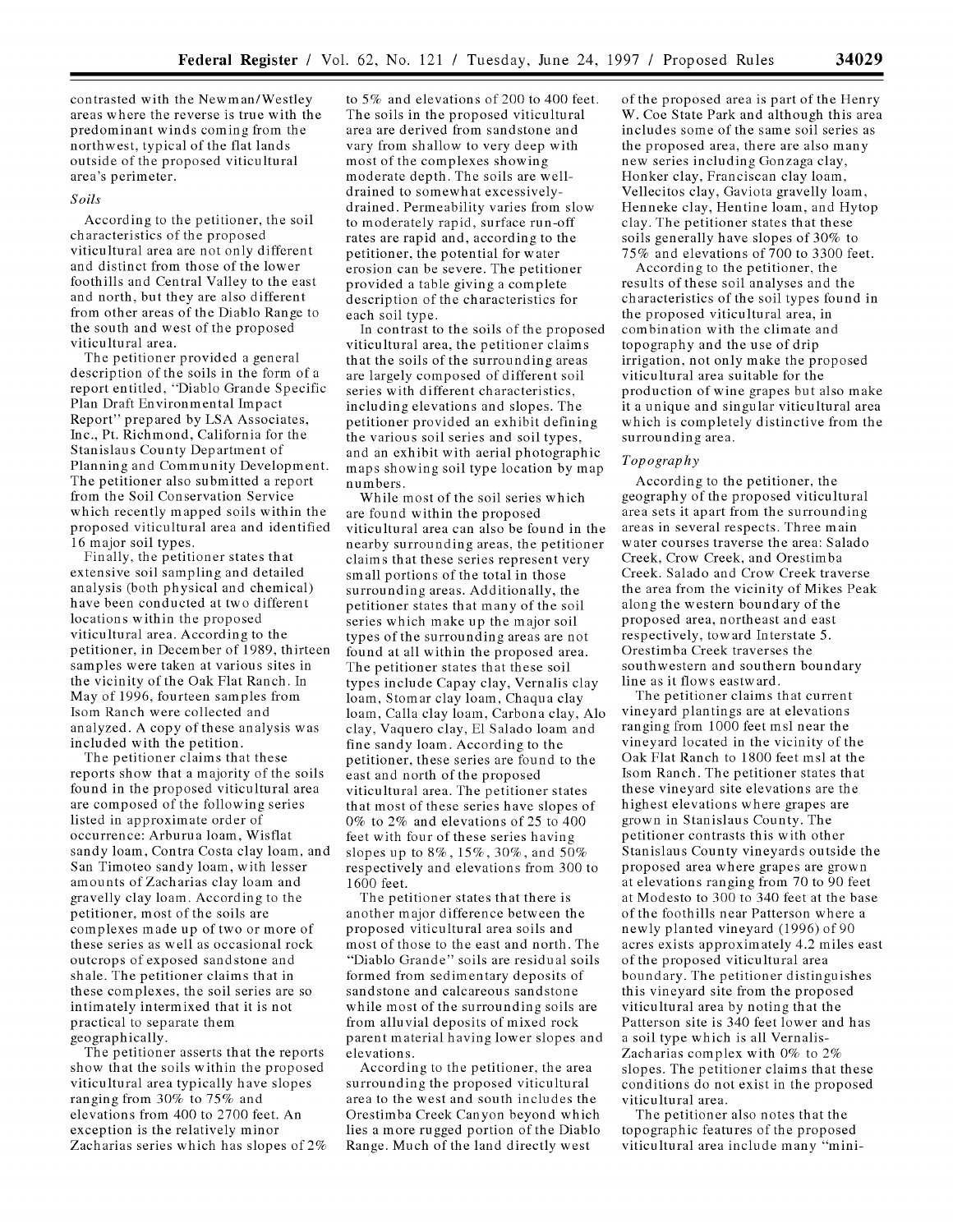valleys" as a result of its mountainous structure. The petitioner states that this provides several attributes not found in the vineyards planted on the flat lands in the interior of Stanislaus County. Grapes grown on the terraced hillsides of the proposed area are subject to a mesoclimate (or topoclimate or site climate) which can vary from the general macroclimate due to differences mainly in elevation and slope. Thus, according to the petitioner, site selection becomes an important feature when working with this type of topography as contrasted to the flat lands of 1% to 2% slopes. According to the petitioner, there is the opportunity to grow grapes on slopes  $(15\% - 30\%)$ that have western, eastern, southern, or northern exposure or any combination of all four slope exposures.

According to the petitioner, while degree days associated with a macroclimate may be similar to that of a mesoclimate, it is the makeup of the mesoclimate of the proposed viticultural area that makes its climate different from that of the surrounding areas. The petitioner provided a diagram purporting to show how mesoclimates are influenced by sloping contour topography. According to the petitioner, the southern and western slopes receive a greater exposure to sunshine and, therefore, accumulate more heat units than the northern or eastern slopes. The petitioner claims that it is this difference in sunshine and heat that makes the proposed viticultural area's mesoclimate. According to the petitioner, grapes grown on all four slope exposures, when harvested together and crushed as one lot, make wines that differ considerably from grapes grown on the lower elevation flat lands. The petitioner claims that this is the key factor which makes the proposed viticultural area wines distinct from those of the surrounding area. In support of this claim the petitioner provided several letters from staff members at the Viticulture and Enology Research Center, California State University, Fresno and winemakers. These letters indicate that wines made from grapes grown in the proposed viticultural area exhibit characteristics distinctive enough to deserve consideration for a specific appellation.

## *Boundaries*

The boundary of the proposed viticultural area may be found on four United States Geological Survey Quadrangle 7.5 minute series (Topographic) maps, entitled Patterson Quadrangle, California-Stanislaus Co., Copper Mtn. Quadrangle, California-Stanislaus Co., Wilcox Ridge, California, Stanislaus Co., and Orestimba Peak, California-Stanislaus Co.

# **Public Participation-Written Comments**

**ATF** requests comments from all interested persons. Comments received on or before the closing date will be carefully considered. Comments received after that date will be given the same consideration if it is practical to do so. However, assurance of consideration can only be given to comments received on or before the closing date.

**ATF** is particularly interested in comments concerning the propriety of using the name "Diablo Grande" for this proposed viticultural area since there appears to be no evidence that this name was associated with this area prior to the construction of the resort.

ATF will not recognize any submitted material as confidential and comments may be disclosed to the public. Any material which the commenter considers to be confidential or inappropriate for disclosure to the public should not be included in the comments. The name of the person submitting a comment is not exempt from disclosure.

Comments may be submitted by facsimile transmission to (202) 927- 8602, provided the comments: (1) are legible; (2) are *81/2"* x *11"* in size, (3) contain a written signature, and (4) are three pages or less in length. This limitation is necessary to assure reasonable access to the equipment. Comments sent by FAX in excess of three pages will not be accepted. Receipt of FAX transmittals will not be acknowledged. Facsimile transmitted comments will be treated as originals.

Any person who desires an opportunity to comment orally at a public hearing on the proposed regulation should submit his or her request, in writing, to the Director within the 60-day comment period. The Director, however, reserves the right to determine, in light of all circumstances, whether a public hearing will be held.

After consideration of all comments and suggestions, ATF may issue a Treasury decision. The proposals discussed in this notice may be modified due to comments and suggestions received.

### **Paperwork Reduction Act**

The provisions of the Paperwork Reduction Act of 1995 (44 U.S.C. **3507 (j))** and its implementing regulations, 5 CFR part 1320, do not apply to this notice because no requirement to collect information is proposed.

# **Regulatory Flexibility Act**

It is hereby certified that this proposed regulation will not have a significant economic impact on a substantial number of small entities. Any benefit derived from the use of a viticultural area name is the result of the proprietor's own efforts and consumer acceptance of wines from a particular area. No new requirements are proposed. Accordingly, a regulatory flexibility analysis is not required.

### **Executive Order 12866**

It has been determined that this proposed regulation is not a significant regulatory action as defined in Executive Order 12866. Accordingly, this proposal is not subject to the analysis required by this Executive order.

### **Drafting Information**

The principal author of this document is David W. Brokaw, Wine, Beer, and Spirits Regulations Branch, Bureau of Alcohol, Tobacco and Firearms.

### List of Subjects in **27 CFR Part 9**

Administrative practices and procedures, Consumer protection, Viticultural areas, Wine.

### **Authority and Issuance**

Title 27, Code of Federal Regulations, part 9, American Viticultural Areas, is proposed to be amended as follows:

# **PART 9-AMERICAN VITICULTURAL AREAS**

**Paragraph 1.** The authority citation for part 9 continues to read as follows: Authority: 27 U.S.C. 205.

# **Subpart C-Approved American Viticultural Areas**

**Par. 2.** Subpart **C** is amended by adding **§** 9.156 to read as follows:

#### **§9.156 Diablo Grande.**

(a) Name. The name of the viticultural area described in this section is "Diablo Grande."

(b) Approved maps. The appropriate maps for determining the boundary of the Diablo Grande viticultural area are the following four U.S.G.S. Quadrangle 7.5 Minute Series (Topographic) maps. They are titled:

(1) Patterson Quadrangle, California-Stanislaus Co., 1953 (Photorevised 1971, Photoinspected 1978).

(2) Copper Mtn. Quadrangle, California-Stanislaus Co., 1953 (Field Check 1956, Aerial Photo 1971).

(3) Wilcox Ridge, California-Stanislaus Co., 1956 (Photorevised 1971).